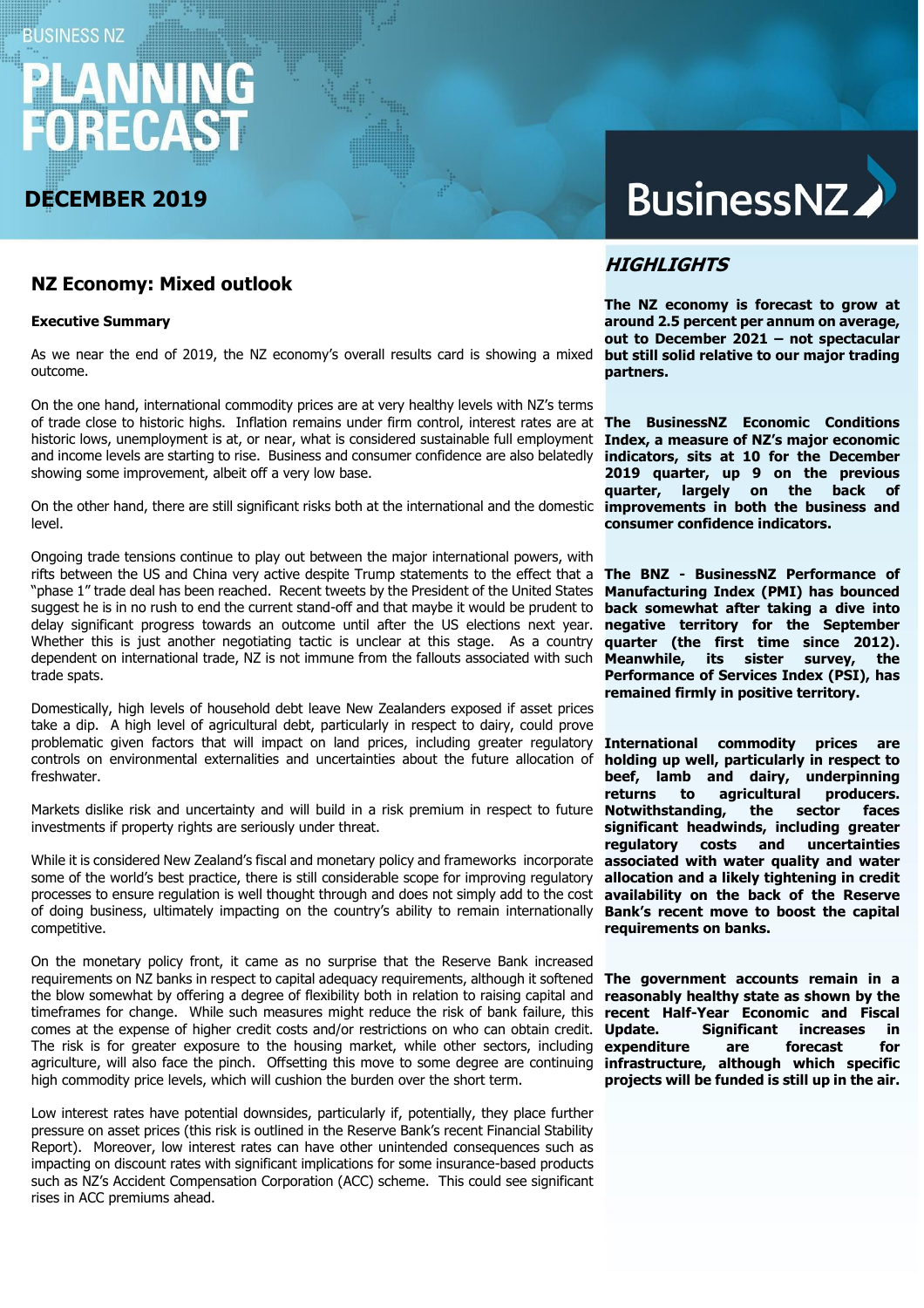#### **PART 1: THE NZ ECONOMY – WHERE ARE WE NOW?**

#### **BusinessNZ Economic Conditions Index (ECI)**

The overall BusinessNZ Economic Conditions Index (a measure of NZ's major economic indicators) sits at 10 for the December 2019 quarter, up nine on the previous quarter, largely driven by improvements in both business and consumer confidence indicators. 1



**Overall Economic Conditions Index (ECI)**

Source: BusinessNZ

Data in the ECI is broken into four key sub-groups:

- Economic growth/performance indicators
- Monetary policy/pricing indicators
- Business/consumer confidence indicators
- Labour market indicators

**Economic growth/performance indicators sit at 3 for the December 2019 quarter**, up 2 on the previous quarter and up 1 on a year ago. NZ's terms of trade (a measure of the purchasing power of its exports relative to imports) are close to an all-time high, underpinned by relatively high sheep, beef and dairy prices.

**Monetary policy/pricing indicators sit at 3 for the December 2019 quarter**, up 3 on the previous quarter and up 5 on a year ago. Interest rates are now at historic lows, although there are potential risks with very low interest rates encouraging growth in demand for some assets, thereby further driving up house prices.

**Business/consumer confidence indicators sit at 4 for the December 2019 quarter**, up 5 on the previous quarter and the same as a year ago. Business confidence has rebounded of late, albeit off a very low base. Meanwhile consumer confidence remains solid but not spectacular.

**Labour market indicators sit at 0 for the December 2019 quarter,** down 1 on the previous quarter and the same as a year ago. Unemployment remains around 4 percent, largely considered maximum sustainable employment as measured by the Reserve Bank in respect to monetary policy settings.

 $1$ The ECI tracks over 30 indicators on a quarterly basis. The overall index value for any particular quarter represents the net balance of the indicators (generally the number increasing minus the number decreasing) thus providing an overall measure of performance. Note: The results for the December quarter 2019 are estimates based on available information to date.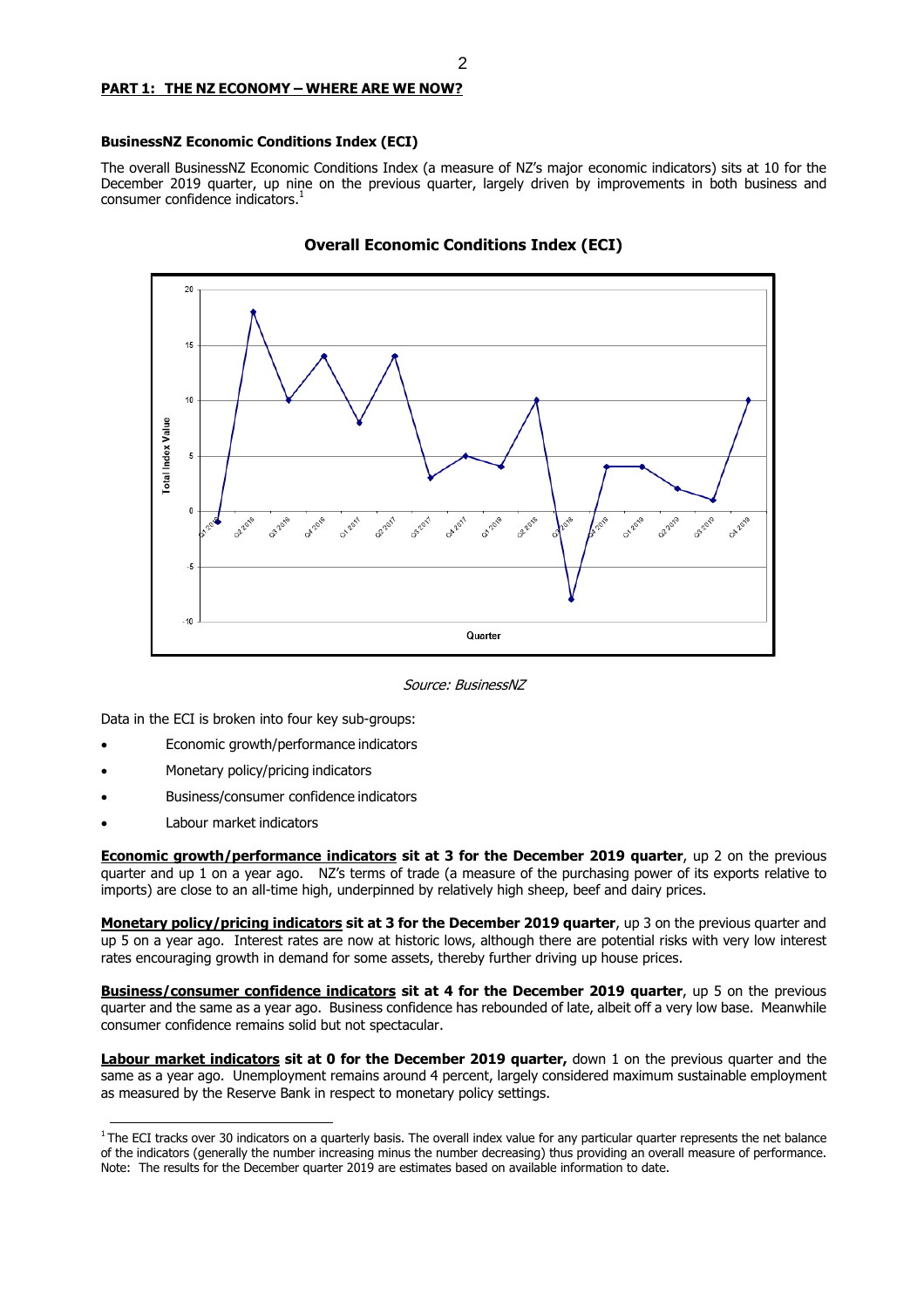#### **1.1 Economic growth (GDP) – bottoming out**

Forecasts out to December 2021 show that, on average, economic growth in NZ is forecast to be around 2.5 percent per annum, with some uplift in the out years.

While GDP has continued to soften of late, NZ's economic growth is still forecast to grow at a faster rate than economic growth in Australia, US and Europe out to 2021, as outlined in the table below.

| <b>Country</b>       | 2019 | 2020 | 2021 |
|----------------------|------|------|------|
| China                | 6.2  | 5.7  | 5.5  |
| World                | 2.9  | 2.9  | 3.0  |
| NZ                   | 2.7  | 2.5  | 2.4  |
| Australia            | 1.7  | 2.3  | 2.3  |
| <b>United States</b> | 2.3  | 2.0  | 2.0  |
| <b>OECD</b>          | 1.7  | 1.6  | 1.7  |
| Euro area            | 1.2  | 1.1  | 1.2  |
| United Kingdom       | 1.2  | 1.0  | 1.2  |
| Source: OECD         |      |      |      |

#### **Real GDP growth (% per annum)**

Global and domestic factors are weighing both positively and negatively on NZ's growth potential.

Dealing with the international scene first.

Global economic growth has continued to drift lower over recent months with the ongoing saga of trade tensions between the US and China front of mind.

There is a general lack of clarity as to how trade talks are progressing given President Trump's tendency to throw out tweets every so often, giving the impression he treats trade issues in a somewhat random way. Recent tweets suggest he is in no rush to progress to concluding a comprehensive trade agreement with China, stating he may wait until after the US elections late next year before engaging seriously on the issue. Cynics might suggest such presidential talk is just a negotiating ploy, although financial markets have certainly reacted by offloading equities which, coincidently, have recently recorded historic highs.

Recently also, the US Senate has passed a law supporting Hong Kong's protestors and imposing sanctions on those Chinese and Hong Kong government officials "responsible for eroding Hong Kong's autonomy and human rights violations". China has, in the past, promised retaliation for any such reaction, a promise which could further complicate moves to finalise trade talks quickly.

The International Monetary Fund's World Economic Outlook (October 2019) Executive Summary stated that:

"Rising trade and geopolitical tensions have increased uncertainty about the future of the global trading system and international cooperation more generally, taking a toll on business confidence, investment decisions, and global trade"

As a result, global growth is forecast to be 3.0 percent for 2019 (its lowest level since 2008-09), with growth only picking up marginally (to 3.4 percent) for 2020 and moderating in both the US and China.

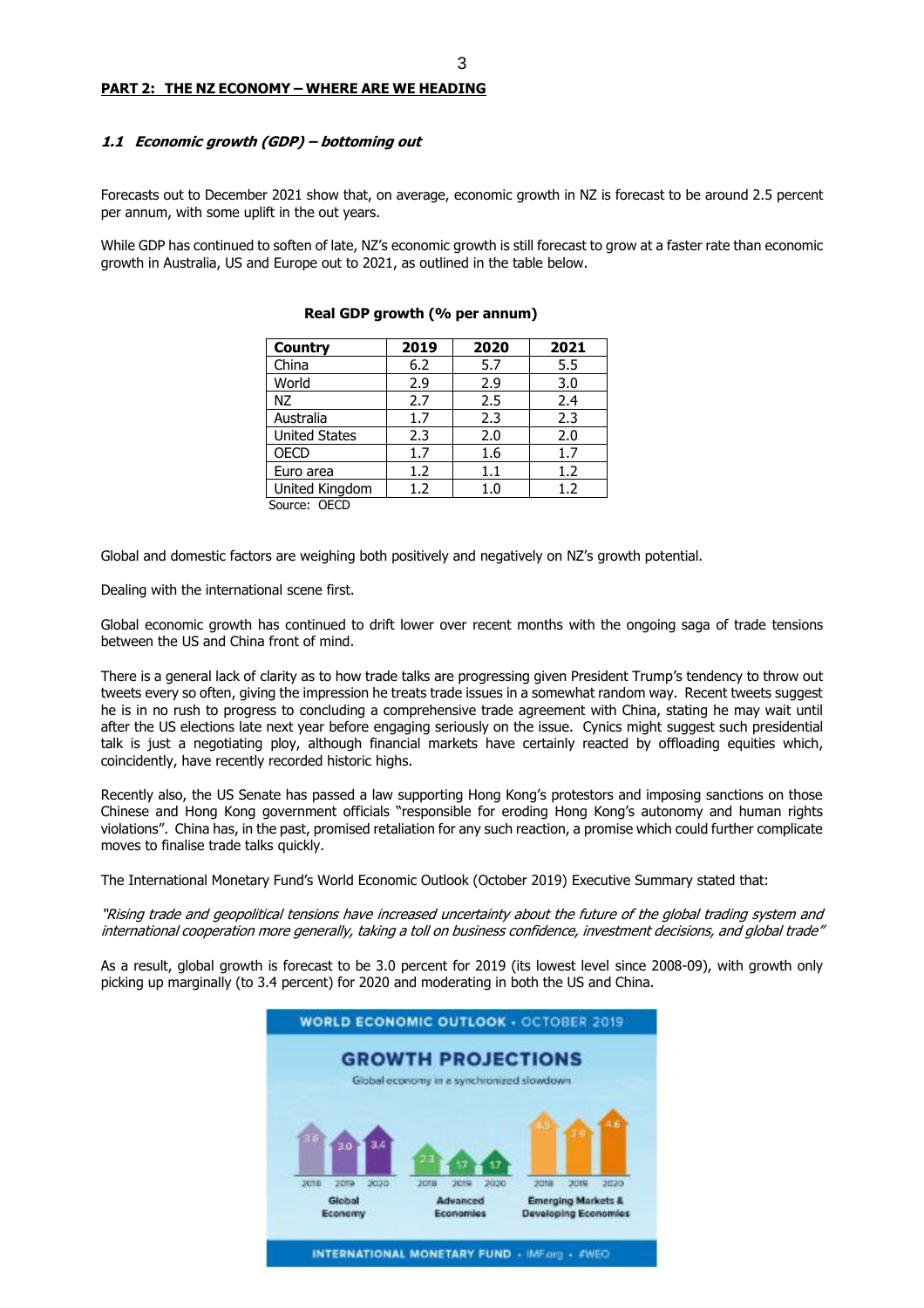From a global output point of view, it is really a game of two halves.

The services sector (which by and large is the significant part of most developed economies) is still performing well. Households and consumers continue to spend up large and the services sector has been rewarded with relatively strong growth.

On the other side of the coin, the J.P Morgan Performance of Manufacturing Index has continued to show mediocre growth across a range of countries, as outlined below. Latest results indicate a slight level of expansion on average (50.3) with NZ continuing to be one of the better performers.



Internationally, the cost of capital remains low with negative interest rates still prevalent in a number of countries.

With returns from fixed term deposits so low, many households are turning to other forms of investment. Equities are still regarded positively across a range of countries.

NZ too has been part of this international phenomenon with growth in the NZX50 achieving remarkable gains of around 20 percent per annum, on average, over the last 5 years.

Reasonable dividend returns and significant capital gains in share prices have provided households with favourable returns to date. The big questions are how much further can prices increase given many companies have very high price to earnings ratios and will current dividend payments continue to be achieved if future expansion needs require some companies to retain their earnings? Some correction seems self-evident.

On the domestic scene, several factors point to positive growth prospects for NZ, despite other factors weighing heavily on the country's growth prospects.

On the positive side of the ledger, key positive factors include:

- Continuing low interest rates
- The service sector still performing well (given it accounts of the bulk of economic growth)
- Commodity prices remaining good (and elevating to even higher levels of late)
- The NZ dollar generally weakening slightly over the past year, elevating returns to NZ producers when converted into \$NZs, although there has been some increase of late
- The Government further opening its fiscal purse, providing increased dollops of money for infrastructure projects (yet to be clearly defined)
- Net migration levels remain high, supporting growth
- Unemployment remaining close to its lowest practicable level (i.e. the economy is at its maximum sustainable employment level in Reserve Bank speak)
- Business and consumer confidence indicators improving (albeit off a very low base)
- Equity returns still very attractive (to date)

On the other side of the coin, there are reasons to be nervous:

- Economic growth has continued to slow across most regions
- Regulatory uncertainty continues to weigh on business confidence over a range of sectors and issues
- The Reserve Bank has little left in the tank (i.e. in terms of potential interest rate reductions) if the economy tanks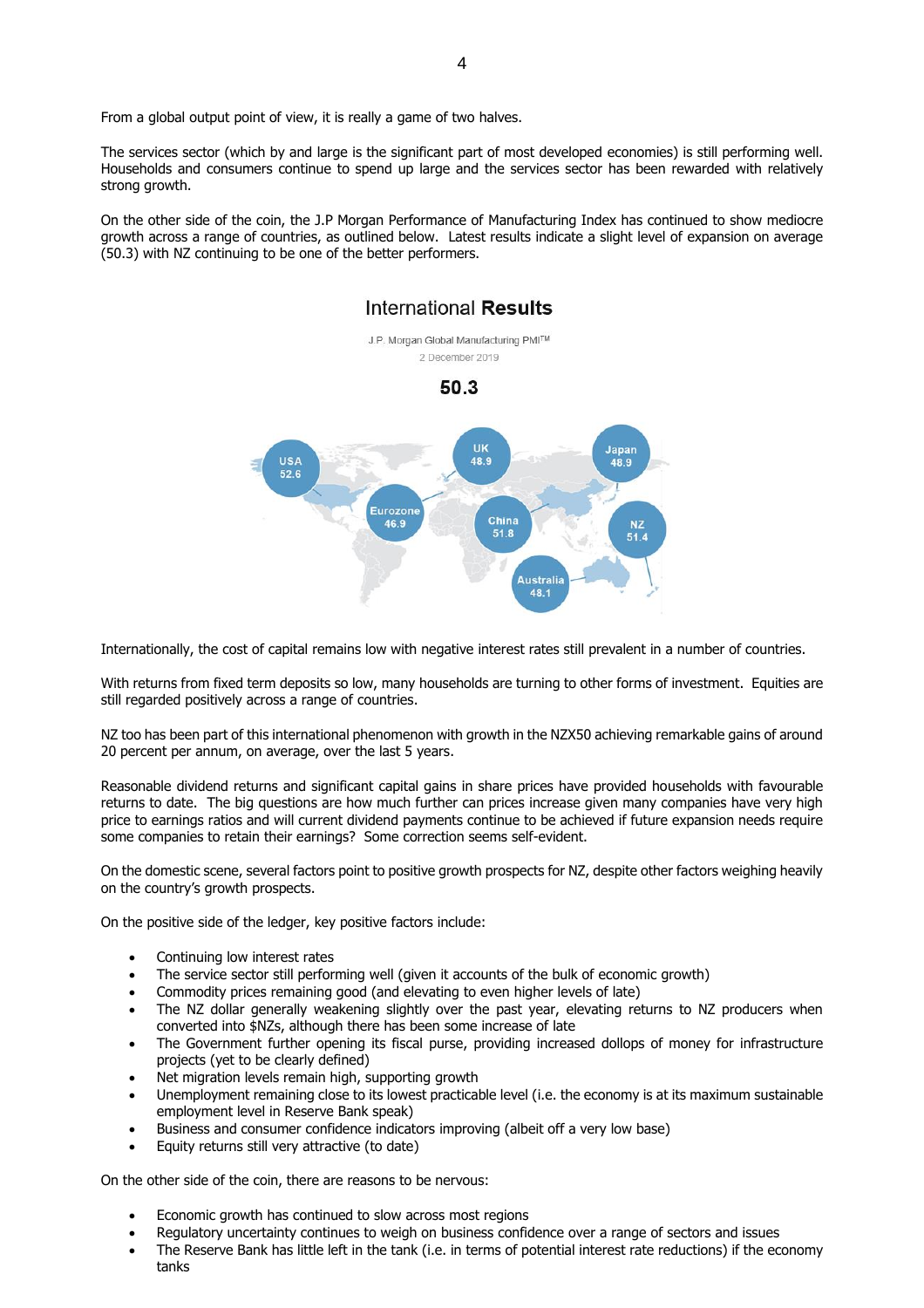- Debt levels are a problem for the household sector and the concentration of agricultural debt (e.g. dairy) is a cause for concern
- Geopolitical tensions internationally remain elevated with little likelihood of reducing any time soon
- Greater moves towards trade wars and national trade policies are becoming the order of the day, something NZ is not immune from
- The agricultural sector is lacking confidence with a range of factors impacting adversely on sentiment in the sector, despite a further lift in commodity prices of late

Commodity prices, internationally, are currently providing a solid return for farmers, particularly in respect to lamb, beef and dairy. This is at least partially underpinned by China taking more NZ products, a consequence of its ongoing swine flu issue which has seen a significant number of its pigs slaughtered, requiring China to find alternative sources of protein.

The latest ANZ Commodity Price Index (for the month of November) shows the World Commodity Price Index lifting 4.3 percent with beef leading the charge. The overall index is currently 12.4 percent higher than a year ago.

When converted into \$NZ, the index lifted 3.5 percent for the month and up a very healthy 18.8 percent annually. The higher annual growth rate when converted to \$NZs largely reflects the "lower" NZ dollar over the past year compared with our major trading partners.



Fonterra has also recently boosted its forecast Farmgate Milk Price with the mid-point of its forecast price now \$7.30 (the range being \$7.00 - \$7.60 per kgMS).

While higher forecast dairy payouts will be welcomed by rural communities, given the flow-on effects of increased expenditure within the regions, there are potential clouds on the horizon for agricultural producers which must be factored into decision-making long-term.

First, irrespective of some views of the value of protein from meat, there is a growing voice for the greater use of plant alternatives, for a range of reasons. While the merits of these demands can be debated back and forth, ultimately it is not necessarily scientific and factual arguments that determine what individuals purchase but individual perceptions. Therefore, for NZ agricultural producers, showing a clean, green and environmentally friendly regime will likely be crucial to keeping our more valuable customers on board.

Second, given relatively high levels of agricultural debt (and more specifically dairy debt which tends to be concentrated), the potential exists for banks to take a more cautious approach to lending to this sector. There has already been a significant tightening in lending, perhaps in light of the sector's debt levels but also, in respect to the impending introduction of higher capital adequacy requirements on banks, which will mean they must focus more on reducing what could be termed "risky" debt. As mentioned earlier in this report, the potential exists for banks to move increasingly to fund what are considered less risky asset classes, such as housing, putting the squeeze on credit to the broader agricultural sector – despite currently very favourable commodity prices.

Third, a raft of regulatory measures is either being implemented or in the policy development phase and could impact significantly on the ability of farmers to manage land use as they have done traditionally. This could affect asset prices over time.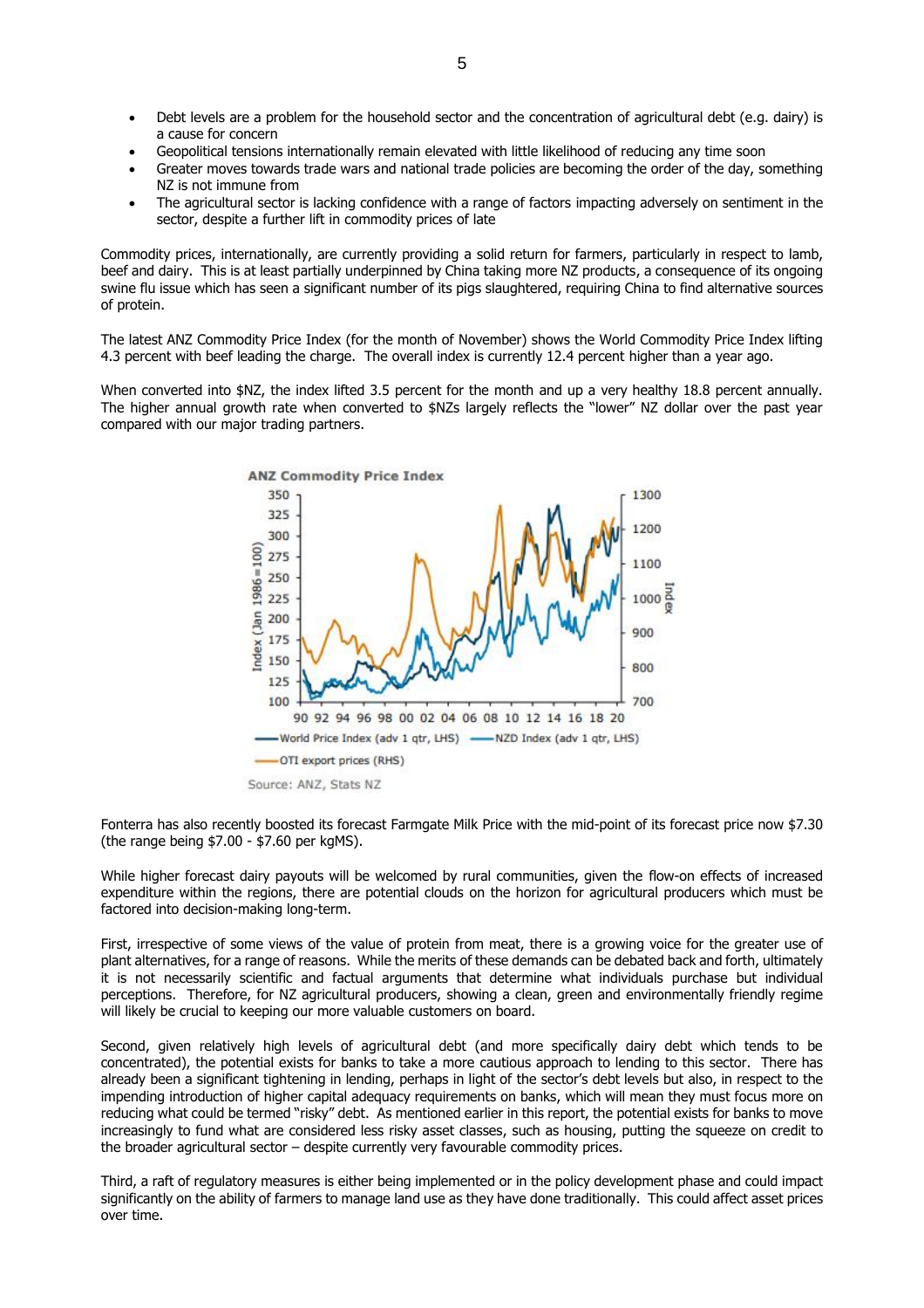Potentially restricting land-use changes, as outlined in the recent Ministry for the Environment Action for Healthy Waterways Consultation Document, could have a significant effect in some areas and also put significant cost imposts on farmers in meeting what some have suggested are unrealistic environmental standards.

While it is important to realise that such changes are still at the consultation stage and nothing has been cast in stone, the general direction of movement is towards more and stricter controls.

The costs of production should be largely internalised to the extent possible but there is a need to make appropriate trade-offs to ensure New Zealanders can effectively meet the "4 well-beings" of economic, environmental, social and cultural progress.

Maybe it's time to dust off the concept of enacting a Regulatory Responsibility Act to improve the quality of regulatory interventions across the board – just a thought.

**Forecasts: Real GDP percent Growth**

## Years Ending Dec 19 | Dec 20 | Dec 21 Highest | 2.3 | 2.9 | 3.3 Average 2.1 2.6 2.7 Lowest 1.9 2.3 2.0

Source: ASB, BNZ, Kiwibank and Westpac

#### **1.2 Monetary Policy – changes in the air**

The Reserve Bank released its Financial Stability Report late last month. The report underpinned the view that New Zealand's financial system is resilient to a range of economic risks.

Risks identified include:

- Continuing world trade uncertainty slowing global growth
- Global interest rates expected to remain at low levels (which could prompt some borrowers to take on too much debt)
- Some households with high debt levels potentially at risk should their incomes fall, or interest rates increase.

The Reserve Bank also signalled in its Financial Stability Report that a greater bank capital adequacy requirement would be necessary to prevent the risk of bank failure.

It was therefore of little surprise that the Reserve Bank largely went through with its earlier proposals to increase bank capital requirements to deal with what it considers are 1 in every 200-year events.

The pros and cons of increasing capital adequacy have been well canvassed and so are not repeated here. Suffice to state that reducing risk does not come without cost.

One response from banks will likely be to impose further restrictions on lending to what are perhaps considered financially vulnerable sectors (e.g. agricultural debt and more particularly dairy debt) and/or to increase the cost of available credit.

To be fair to the Reserve Bank, it softened the blow of its increased capital requirements in two important ways. First, it extended the time frame for banks to meet the new capital requirements from 5 years in the original consultation document to 7 years (with the clock ticking from July 2020).

Second, the Reserve Bank has allowed for greater flexibility in respect to capital raising options from the initial consultation paper.

It is pleasing the Reserve Bank has taken on board some business community concerns about the timing of the proposed changes and has also, belatedly, provided a cost/benefit analysis of the changes that accompanied its final announcements on 5<sup>th</sup> December.

However, it is disappointing that interested parties have had no opportunity to comment on the cost/benefit analysis as the bank's final decisions have already been made.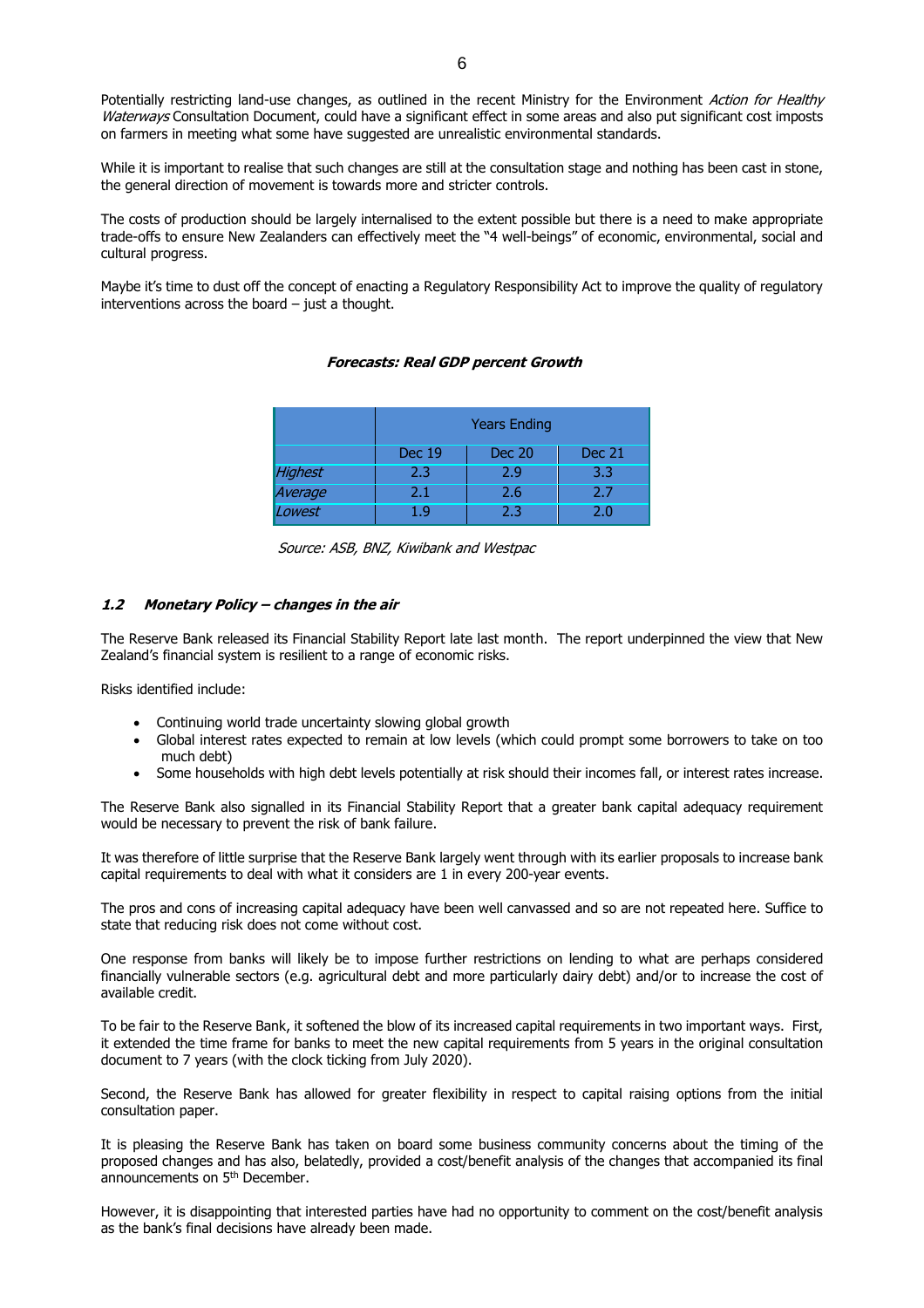Given the significance for consumers, households, businesses, and the rural sector, all of whom will ultimately bear the increased costs and/or restrictions on capital, of the Reserve Bank's decisions, a further round of consultation would have been appreciated.

Perhaps even more importantly, when the Reserve Bank is assessing risk in respect to financial stability, the question needs to be asked as to how far can (or should) the bank go in trying to protect individuals and businesses from themselves. The danger is that increased bank capital requirements and the Government's "in principle" decision to implement compulsory depositor insurance (up to around \$50,000) will set a precedent: that government (read taxpayer) will act to protect investors and households against other risks as well. For example, will "Kiwisaver" investments be next and how far will the Reserve Bank go down this paternalistic path? Ultimately consumers and households (read taxpayers) will carry the risk.

#### **Interest Rates – low for longer but risks attached**

The 90-day bill rate is forecast to remain low out to December 2021.

With the Reserve Bank's recent stance on the Official Cash Rate (OCR), further interest rate cuts are not beyond the realms of possibility, although there are risks, such as the potential for encouraging individuals to get further into debt, something which may come back to haunt them if income levels fall and/or interest rates rise substantially.

There are several reasons why lowering the OCR to 1 percent (with some commentators saying there is more to come) was not necessarily a smart move.

First, there is a misguided assumption that lowering interest rates further will stimulate productive investment; businesses just need that extra reduction to make things happen and restore business confidence. However, business confidence to invest has little to do with interest rates (already at historic lows) but more to do with regulatory and international uncertainty as to future demand.

Second, if lower interest rates lead to the further expansion of housing demand, this will simply drive up house prices while increasing household debt levels, already at historic highs. Moreover, given the recent increase in their capital adequacy requirements, banks could push to move out of more "risky" lending (e.g. rural lending) and increase their lending in other areas such as housing, simply exacerbating current house prices.

Not surprisingly, very low interest rates mean debt servicing costs, currently, are relatively low. However, should borrowing costs increase and/or restrictions be placed on lending to some sectors, the ability to service loans could come under significant pressure.

Third, there is certainly a concern that if the economy turns to custard there will be little left in the tank. NZ is just a small step away from potentially negative interest rates.

Fourth, very low interest rates are encouraging households and individuals to look increasingly to equity markets which to date are providing much higher returns. Pump priming equity markets may result in a much harder landing if households and investors start looking seriously behind recent share price gains, particularly at the increasing margin between share prices and earnings.

Fifth, when interest rates rise – which at some stage they will – that will likely bite hard on households' continuing debt servicing capacity. Down the track, the impact on asset prices could be significant.

Finally, there are also, potentially, several unintended consequences for taxpayers by way of significant and prolonged interest rate reductions. For example, low interest rates can significantly change discount rates, affecting assets required to pay for future costs such as the cost of the Accident Compensation Corporation (ACC) scheme. Reduced discount rates as a direct result of lower risk-free interest rates have resulted in the ACC scheme going from a situation where it was more than fully-funded to one where current assets are considered to fall well short of what is needed to deliver on future liabilities. This will likely mean both employers (in respect to work accidents), earners (in respect to non-work accidents) and motorists (in respect to Motor Vehicle Accidents) will face either a significant increase in levies or a change in ACC's funding policy. Watch this space.

#### **Forecasts: Interest Rates (90-day bills)**

|                | Years ending                             |         |     |  |  |
|----------------|------------------------------------------|---------|-----|--|--|
|                | <b>Dec 19</b><br><b>Dec 20</b><br>Dec 21 |         |     |  |  |
| <b>Highest</b> | 1.2                                      | 1.2     | 1.3 |  |  |
| Average        | 17                                       | $1.0\,$ |     |  |  |
| Lowest         |                                          |         |     |  |  |

Source: ASB, BNZ, Kiwibank and Westpac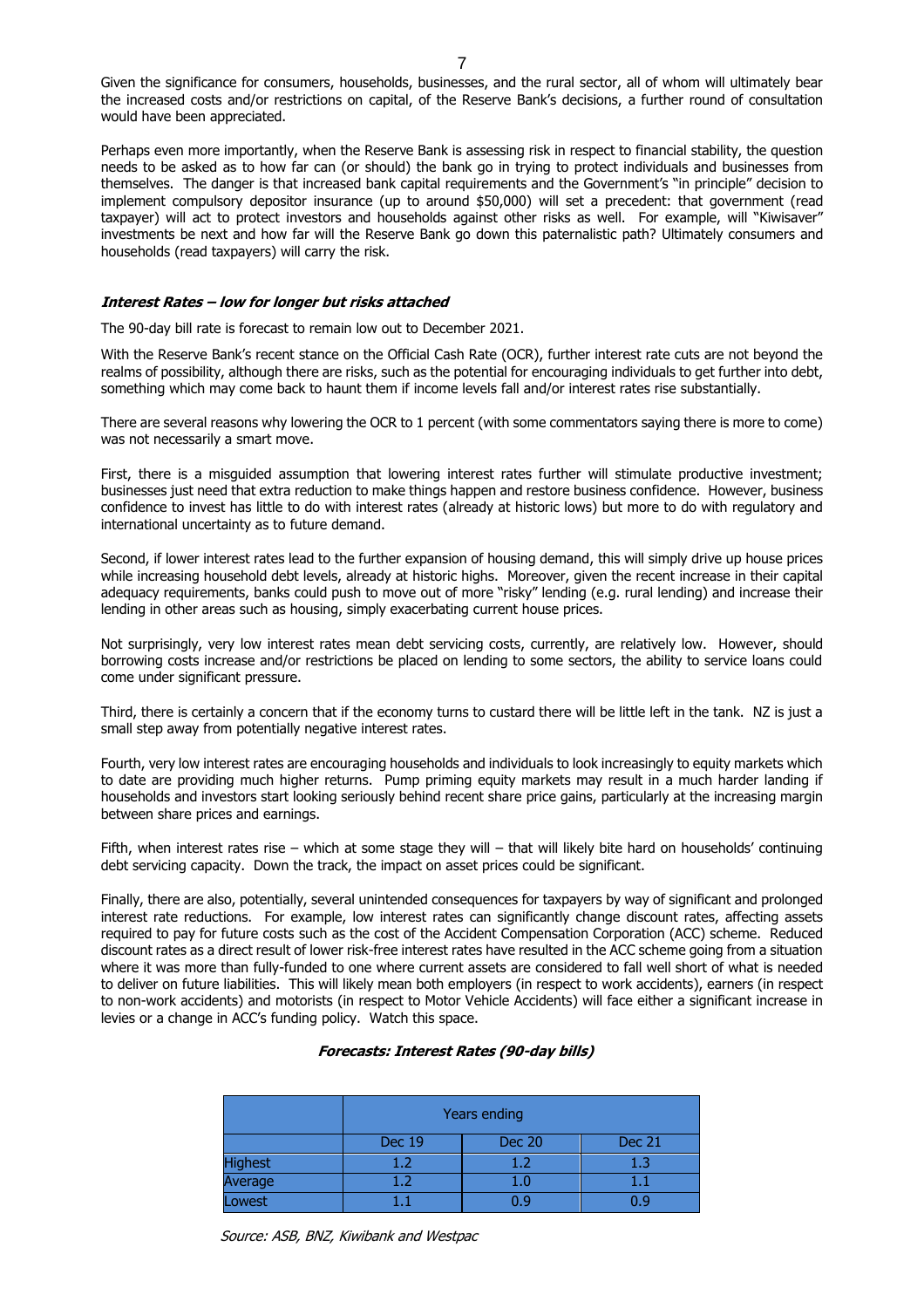#### **The NZ dollar – bottomed out?**

One silver lining for NZ producers and international investors over the last year is that a decline in the NZ dollar has boosted returns for both. The NZ dollar has generally tended to drift lower compared with that of most of its major trading partners, although it has generally risen of late.

Given the potential for an even lower OCR next year, it is likely some pressure will continue to keep the exchange rate in the zone. On the other hand, relatively strong growth in commodity prices has put some upward pressure on the NZ dollar of late. NZ's terms of trade are currently close to an all-time high with several business and consumer confidence indicators tending to increase of late giving further impetus to the rising dollar scenario.

Notwithstanding the above, forecasts below, show that, on balance, the NZ dollar is expected to remain relatively stable against both the Australian and the US dollars out to December 2021, although some upward pressure is possible.

Despite current forecasts, the risk of wild swings in exchange rates cannot be ruled out. Particular attention will be focused on international economic developments and on any substantial interest rate changes.

Uncertainty over trade deals and uncertainty in general will affect the currencies of countries such as NZ, largely dependent on commodity-based exports.

| AUD (cents)    |               |        | USD (cents)   |                |               |               |          |
|----------------|---------------|--------|---------------|----------------|---------------|---------------|----------|
|                | <b>Dec 19</b> | Dec 20 | <b>Dec 21</b> |                | <b>Dec 19</b> | <b>Dec 20</b> | Dec $21$ |
| <b>Highest</b> | 0.96          | 0.94   | 0.95          | <b>Highest</b> | 0.67          | 0.67          | 0.70     |
| Average        | 0.95          | 0.94   | 0.94          | Average        | 0.64          | 0.65          | 0.68     |
| Lowest         | 0.94          | 0.94   | 0.92          | Lowest         | 0.63          | 0.63          | 0.65     |

#### **Forecasts: Exchange Rates**

| TWI                                             |      |      |      |  |  |
|-------------------------------------------------|------|------|------|--|--|
| <b>Dec 19</b><br><b>Dec 21</b><br><b>Dec 20</b> |      |      |      |  |  |
| <b>Highest</b>                                  | 73.0 | 72.6 | 73.5 |  |  |
| Average                                         | 71.2 | 71.0 | 72.6 |  |  |
| Lowest                                          | 69 1 | 69.3 | 71.0 |  |  |

Source: ASB, BNZ, Kiwibank and Westpac

#### **Inflation – in the zone**

Inflation as measured by the Consumers' Price Index is likely to remain well within the Reserve Bank's target band of 1-3 percent out to December 2021.

While non-tradeable (domestic) inflation is still running at 2.8 percent per annum, tradeables' inflation remains subdued, although with rising commodity prices in the air, some rise in tradeables inflation is likely.

It is also likely non-tradeables' inflation will show further upward pressure over time for a range of reasons, including the difficulty of achieving new capacity and some upward pressure finally starting to come through from higher wage rates.

In this respect, we consider the Reserve Bank should be extremely cautious about deciding on any further cuts to the OCR, quite apart from the issues outlined under "interest rates" above.

#### **Forecasts: Percent Change in Inflation (CPI)**

|                | <b>Years Ending</b>                      |     |      |  |  |  |
|----------------|------------------------------------------|-----|------|--|--|--|
|                | <b>Dec 19</b><br><b>Dec 20</b><br>Dec 21 |     |      |  |  |  |
| <b>Highest</b> | 1.8                                      | 1.9 | 1.9  |  |  |  |
| Average        | 1.7                                      | 1.8 | 1.8  |  |  |  |
| Lowest         |                                          | 15  | Т. А |  |  |  |

Source: ASB, BNZ, Kiwibank and Westpac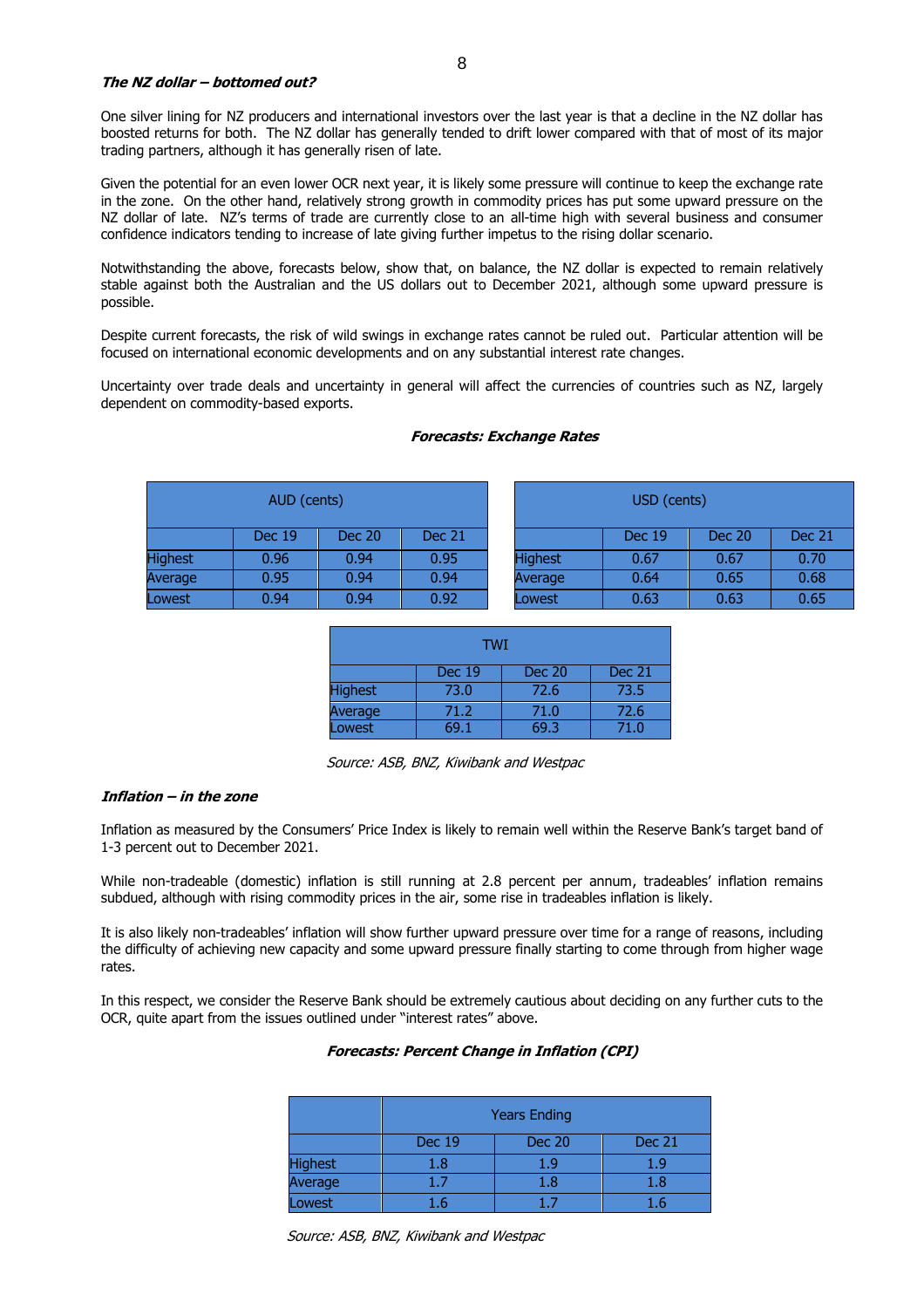#### **1.3 Business activity and confidence – rising from low base**

Business confidence is rising, albeit from an extremely low base.

While business confidence has basically remained in the cellar since the general election over 2 years ago, there has been some uplift of late.

A key indicator for growth is how firms' expectations of their own activity over the coming year are tracking and after being in negative territory for much of the third quarter of 2019, there is some positive progress as NZ heads into 2020.

Some of the key factors impacting on growth are now more positive, including some uplift in firms' employment intentions, investment and capacity utilisation.

Rising business confidence is increasingly reflected in the quantitative data coming out of both the BNZ-NZ Performance of Manufacturing Index (PMI) and its sister survey, the Performance of Services Index (PSI).

After dipping into negative territory for July, August, and September 2019 (for the first time since 2012), the PMI has made something of a comeback over the last two months.

The seasonally adjusted PMI for November was 51.4 (a PMI reading above 50.0 indicates that manufacturing is generally expanding; below 50.0 that it is declining), the second consecutive month in expansion but 1.2 points lower than October's value.



The November result could be considered somewhat of a mixed bag.

The sub-index of new orders (54.5) continued to lead the charge in terms of displaying the highest level of expansion. However, production (49.6) fell back into slight contraction, as did employment (49.2). Finished stocks (48.6) remained in a fairly tight band of contraction for October, while deliveries of raw materials (52.8) continued to improve from the previous month.



## **Main Indices**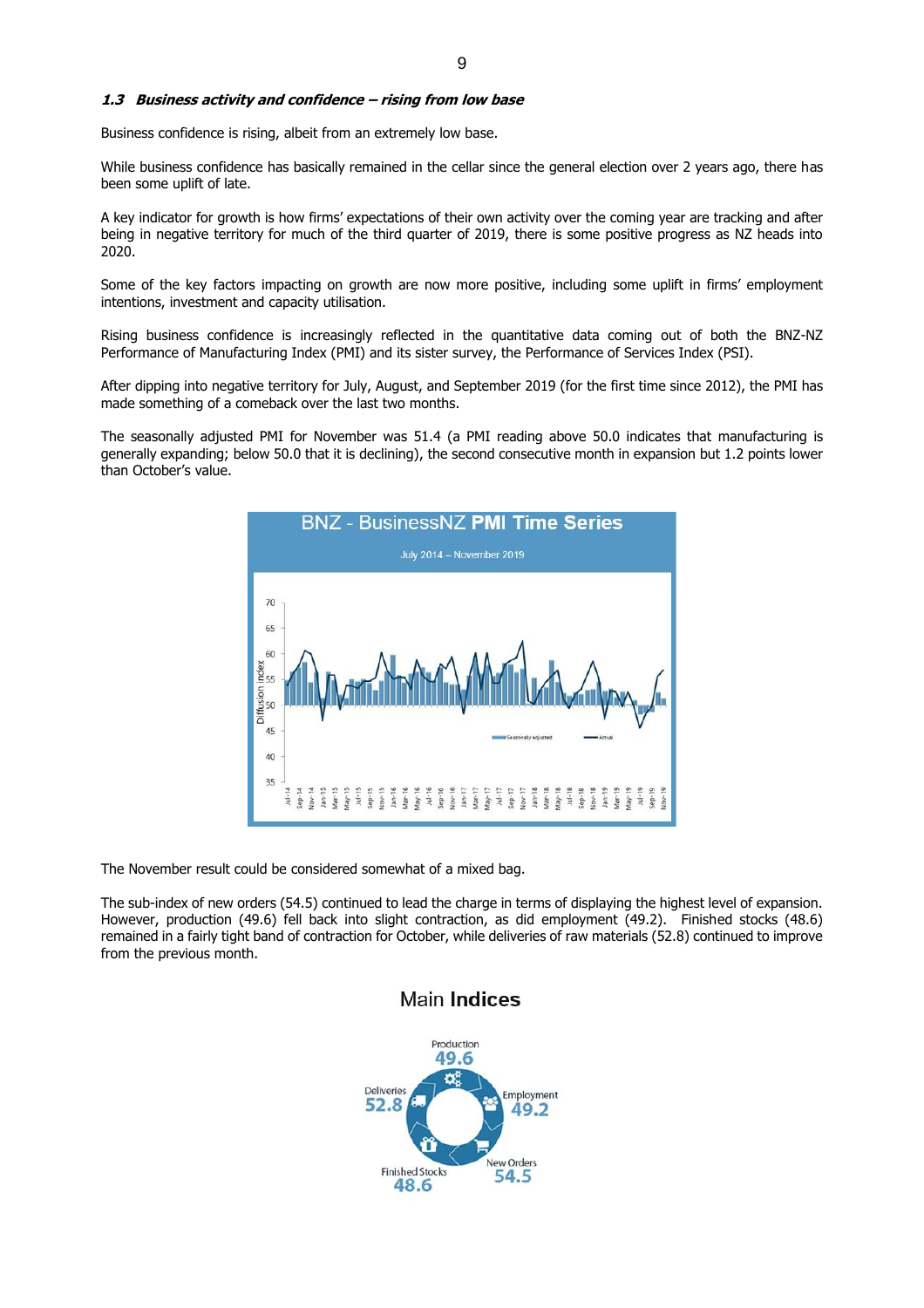The fact that new orders remained relatively healthy should provide further impetus for the sector in the coming months. However, a sustained level of activity above the long-term average for new orders would help get the sector as a whole back on track.

Despite the dip in expansion, the proportion of positive comments for November (65.3%) was higher than October (57.6%) and September (48.8%). Seasonal factors, such as Christmas, were a common theme in comments, together with more offshore demand.

Meanwhile, activity in New Zealand's services sector continues to expand according to the BNZ-BusinessNZ Performance of Services Index (PSI), albeit at a lower level.

The PSI for November was 53.3, 2 points down from October (a PSI reading above 50.0 indicates the services sector is generally expanding; below 50.0 that it is declining). Despite a reasonable level of expansion, the November result was below the long-term average of 54.4 for the survey.



Looking at the key sub-index values, a major concern is the drop in expansion for new orders/business (53.9), at its lowest level since September 2012. The other key sub-index of activity/sales (54.1) also fell to its lowest point since April 2019. These results tend to suggest it may be a while longer before we see a sustained level of healthy expansion in the sector.



Looking at respondents' comments, it was good to see a further lift in the proportion of positive comments from 50.7% in October to 60.9% in November.

Consumer confidence continues to hold up reasonably well, driven in part by a continuing tight labour market which has put some upward pressure on wages. Other factors affecting consumer spending are also reasonably favourable, (e.g. historically low interest rates making servicing debt easier) while inflation remains subdued.

Reasonably solid building consent growth will help support residential investment and there is the "feel good" factor of a renewed upward movement in house prices which tends to support continued consumer spending.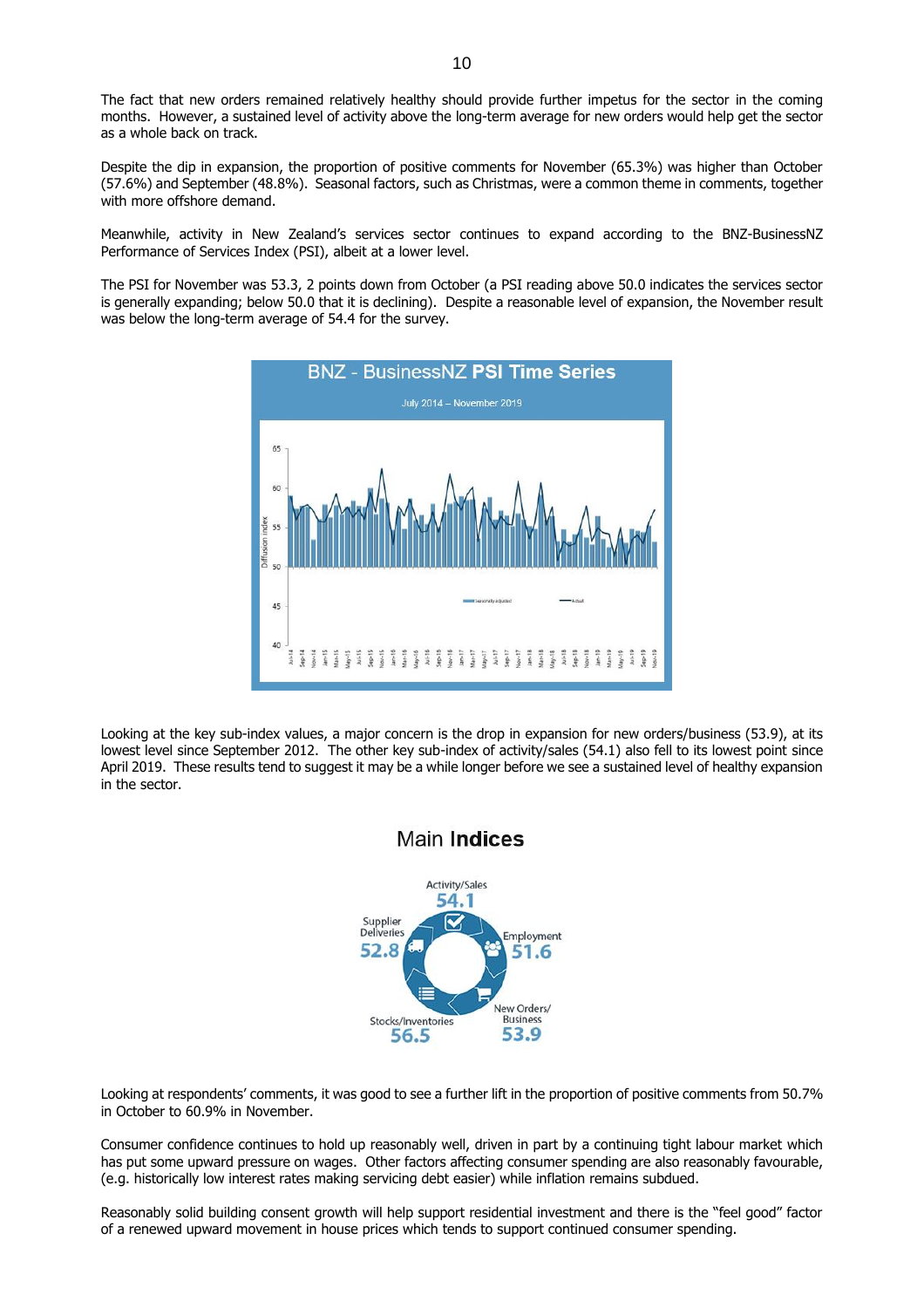Retail and electronic sales are at healthy levels after showing some weakening earlier in year.

The kicker though is that increased debt has to be serviced and with household and businesses now used to very low interest rates, any upward interest rate movement, or weakening in the economy, will potentially see a decline in asset prices leaving many people with little ability to service debt.

Furthermore, the Reserve Bank's recent changes to bank capital adequacy requirements (as mentioned earlier) could encourage the banks to consider carefully who they will lend credit to, on what terms, and for how long. The days of easy credit may well be gone for the foreseeable future.

#### **1.4 Labour market – at full capacity?**

The unemployment rate is forecast to remain broadly stable at around 4 percent out to December 2021.

Current levels of labour market activity suggest that by Reserve Bank standards, the labour market is currently in line with maximum sustainable employment over the medium term.

At present, the labour market remains at a relatively healthy level despite some increase in the official unemployment rate, as measured by Statistics NZ's Household Labour Force Survey (HLFS) for the September quarter 2019.

Notwithstanding, there is evidence that the labour market has peaked (e.g. in respect to job adds) and while some softening could continue in the short-term, by historic standards, activity is still solid.

Employment, though still growing, has slowed over the last 1-2 years. Annual employment growth for the year to September 2019 was around 1.0, the lowest level of employment growth in 6 years.

A stronger labour market has encouraged more people to enter the market which has had something of a two-pronged effect, creating both greater opportunities for first-time entry, and for entry by the long-term unemployed.

Long-term unemployment is still an issue with the potential for a minority of people to be left behind, becoming reliant on welfare benefits while the rest of society moves ahead. The importance of getting a foot on the employment ladder is crucial if individuals are to build their skill levels and hence their employability and earnings potential over time.

Net inward migration remains at an elevated level with net migration of over 50,000 per annum, although down on the mid-60,000 achieved in 2016. Relatively high levels of net migration reflect several factors, including, but not limited to, the fact that the NZ economy is still performing at satisfactory levels and is relatively stable compared with many of our trading partners. Consequently, NZ not only continues to be an attractive destination for many migrants but is also encouraging more New Zealanders than in the past to stay put.

| Forecasts: Unemployment percentage (HLFS) |  |  |
|-------------------------------------------|--|--|
|-------------------------------------------|--|--|

|                | Quarter       |               |        |  |
|----------------|---------------|---------------|--------|--|
|                | <b>Dec 19</b> | <b>Dec 20</b> | Dec 21 |  |
| <b>Highest</b> | 4.3           | 4.4           | 4.3    |  |
| Average        | 4.2           | 4.3           |        |  |
| Lowest         |               |               | 3 a    |  |

Source: ASB, BNZ, Kiwibank and Westpac

#### **Labour Costs – steady movement**

Forecasts below show labour cost increases forecast to remain around 2.3 percent out to December 2021 (see below).

Notwithstanding modest increases in wage rates to date, significant increases in the minimum wage over the next couple of years, plus potential pay equity settlements, will likely have flow-on effects to other employment areas as relativity arguments are raised. The Government's proposed regulatory regime for the labour market is also likely to ratchet up labour costs, more so than in the past, given a generalised move towards more centralised bargaining.

Other more recent increases in labour costs also reflect significant (and continuing) rises in the minimum wage, while settlements in the public sector (health, education and police) are more likely a reflection of regulatory outcomes rather than of a cyclical labour market upturn per se.